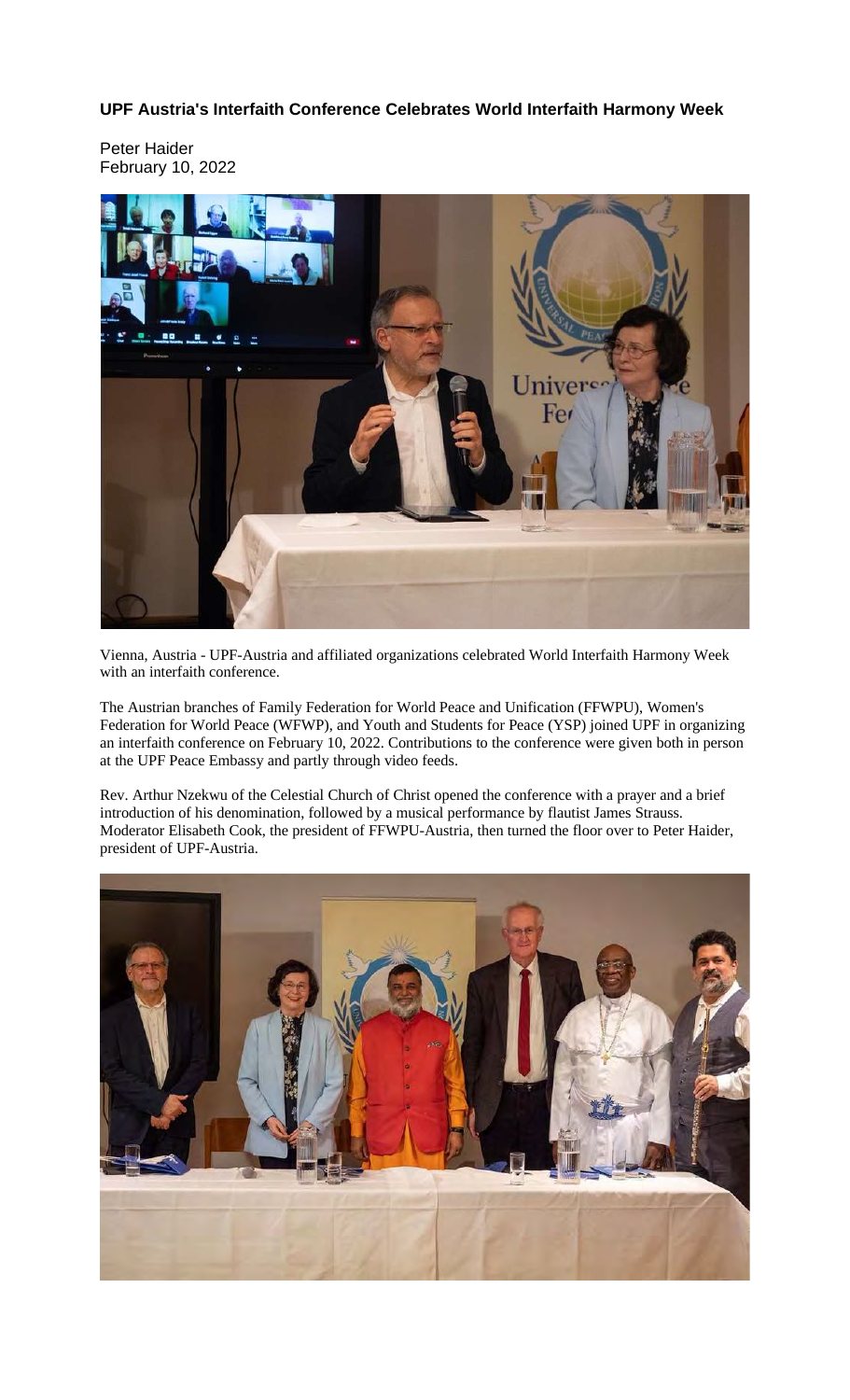Mr. Haider elaborated on the background of World Interfaith Harmony Week: In 2010, King Abdullah II of Jordan proposed this initiative, which is based on the pioneering work of the Common Word project launched by Muslim scholars in 2007 in response to Pope Benedict XVI's comments that appeared to criticize Islam. The Common Ground project was meant to show the common ground among monotheistic religions. It later was developed to include all religions and all people.

Every year from 2013 to 2020, UPF-Austria commemorated World Interfaith Harmony Week by holding a big conference at the United Nations offices in Vienna, inviting 150 to 200 participants to discuss current topics. The theme of the last conference was "Faith-Based Organizations and the UN Sustainable Development Goals."



The spirit of Interfaith Harmony Week and the Common Word project is summarized in the following statement from the UPF International website: "This age of globalization needs enlightened people in each faith who can examine their sacred writings and traditions and identify the aspects that can benefit all humanity as well as those that preserve each religion's identity. The UN designated the first week of February every year as World Interfaith Harmony Week. UPF calls on people of faith to honor the Divine indwelling in a way that encourages understanding, respect, and cooperation among people of all faiths for the well-being of our communities and peace in the world."

Professor Dr. Mohamed Bassam Kabbani of the University of Vienna explained more about the Common Word project, saying that in response to the pope's comments, 38 initiators from the Islamic world began the "Good Will Project." It has spread and has been taken over by a Muslim center that includes the king of Jordan. These 38 have been joined by 138 notable figures. The common and unifying factor of the religions is described in the Koran in Sura No. 5, which reports about the Last Supper of Jesus, namely the belief in the one God and the belief in the love of neighbor.

Dr. Kabbani emphasized that every evening the Prophet reaffirmed his belief that all people are children of God, as they are descended from one father and one mother. In Muslim understanding, it is believed that Allah made people different and they should remain so. We have the task that we compete among ourselves to be better children of God. Differences in culture, skin color, religion are described by the Koran as an enrichment and a proof of God.

Today we see in a special way that we humans are all in the same boat, Dr. Kabbani said. We have experienced this through the pandemic. We all are affected by the problems of the world, be it climate change, acts of war, or famine. Dialogue must be practiced in many ways, training in dialogue with Christianity, Judaism and other initiatives.

The first task is to get to know each other. The second task is to understand: How does the other think? We need to talk to the religious representatives themselves, not about them. Dr. Kabbani sees the third task of dialogue as showing understanding for the other religion and perhaps even learning from each other.

Two video messages followed. At the beginning of his message, Pastor Markus Gerold of the Protestant Parish A.B. Steyr quoted the Swiss Catholic theologian Hans Küng: "There can be no world peace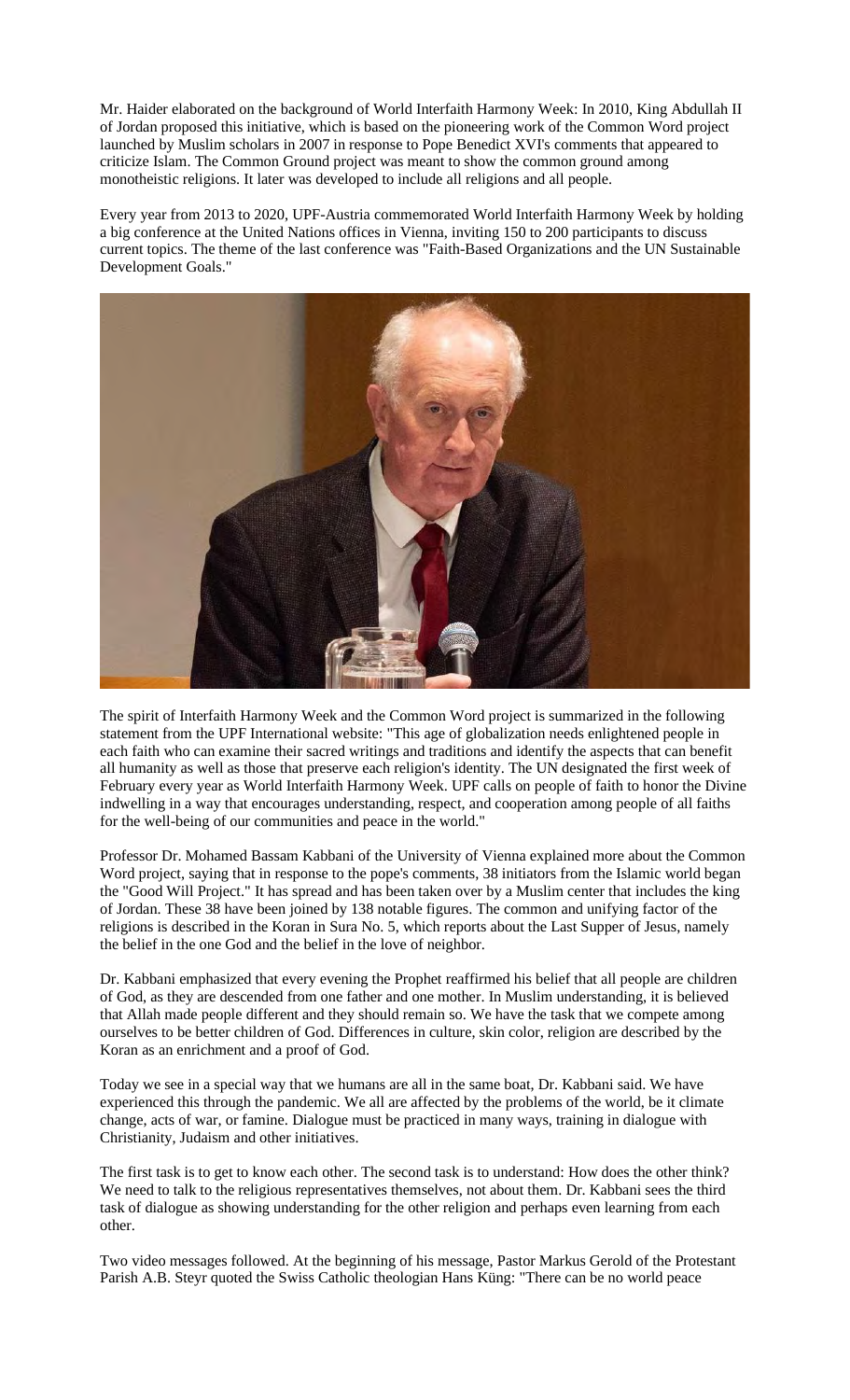without religious peace." Peace always creates a tension between religion and politics, because "world peace" is also a political goal. Religion is an expression of how I want to shape society, and thus it touches the field of politics. Reverend Gerold reflected on how far one should endure this tension or whether one should remain purely with the spiritual.

With regard to interreligious dialogue, Reverend Gerold sees the task of a church leader as helping believers to develop appreciation for those of other faiths and to facilitate dialogue at eye level with those of other faiths. He would like to see much more dialogue in everyday life. We should not only take advantage of the opportunity for dialogue at conferences, he said, but practice it in many small situations that eventually will come together to form a larger whole. "Peace does not mean absence of war, but presence of love," he said. In this sense, "Let us do many small things!"



The second video message came from Father Richard Reinisch, a monk in the Benedictine Abbey of Göttweig. He lives in a Catholic monastery, having had a late vocation. After working as a mechanical engineer, he traveled to many continents. He spent several years in China and recorded his experiences in his book Christianity in China. He experiences his own religion and faith through daily prayer five times a day and through social work visiting prisoners. These two areas are a living interface between inside and outside, he said. In a prison one cannot proselytize, but only talk and sympathize. In his life he has learned to respect people of different cultures and to perceive them as an enrichment.

The next lecture came from Swami Atmavidyananda Giri, vice president of the Kriya Yoga Institute. He, too, worked as a mechanical engineer before his spiritual career, but already was prepared for the spiritual path by his parents. From the perspective of Kriya Yoga, he said, there is one God who is omnipresent and whom we all are meant to love. Religions are seen as different flowers in God's garden.

All scriptures affirm that God is the Creator of all living beings, and therefore we should be one, he said. Each religion has principles that are consistent with other religions, and some teachings that differ from others. The differences concern the way the religion is practiced and the culture from which it comes. The problem is that people cannot accept these differences. A yoga master summed it up like this: People peel a banana, throw away the banana, and keep the banana peel. We should share our teachings and principles and discuss them, he said.

A video message from Max Valtingojer of the New Apostolic Church in Innsbruck followed. Already in his childhood he was taught Christian values. He was ordained as a deacon and later as a priest. Since then, he has been working voluntarily as a priest in pastoral care, religious education, ecumenism and interreligious dialogue.

The love we receive from Christ motivates us to act mercifully and hospitably, to love even the enemy, he said. This is not easy. But in view of Jesus Christ, it is possible. Paul says, "Let all your things be done in love!" The love of God is poured out in our hearts. Thus, acting in love is a matter of the heart. Mr. Valtingojer concluded with a quote from Mother Teresa. Often people feel taken advantage of when they